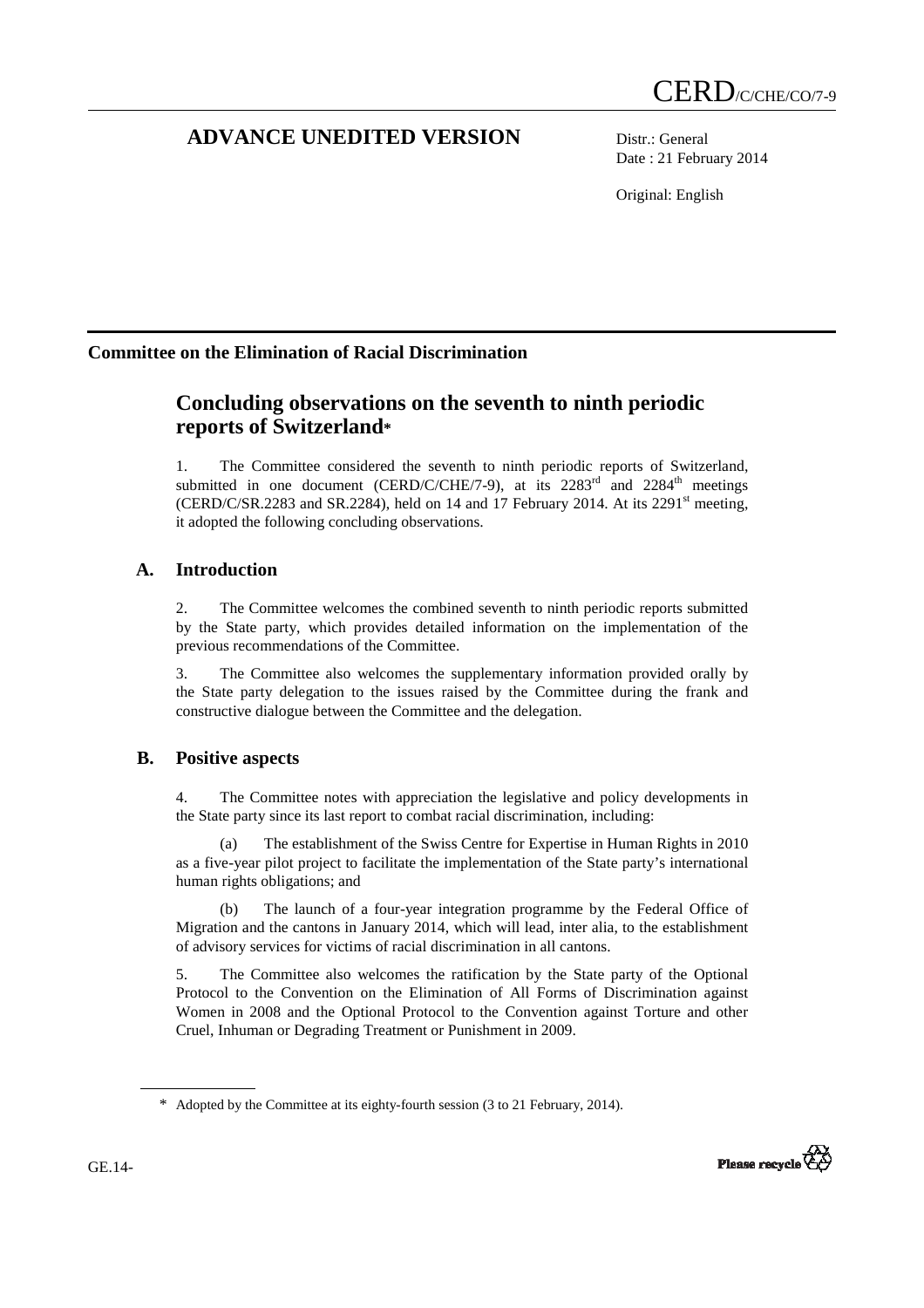# **C. Concerns and recommendations**

#### **Application of the Convention under domestic law**

6. The Committee reiterates its concern at the lack of effective *de jure* implementation of the Convention, including the lack of progress made in introducing legislation at the federal level that:

(a) Contains a clear definition of direct and indirect racial discrimination in accordance with the definition set out in article 1, paragraph 1 of the Convention;

(b) Clearly prohibits and provides adequate remedies for racial discrimination under its civil and administrative law, including in areas such as employment, education and housing; and

(c) Makes committing an offence with racist motivation or aim an aggravating circumstance under the Criminal Code (arts. , 2 and 6).

### **The Committee recommends that the State party:**

**(a) Adopt clear and comprehensive definition of racial discrimination, including direct and indirect discrimination, covering all fields of law and public life, in accordance with article 1, paragraph 1 of the Convention;** 

**(b) Introduce an overarching provision in its civil and administrative law prohibiting both direct and indirect racial discrimination in all areas of private and public life, and provide adequate remedies for such discrimination; and** 

**(c) Incorporate a provision in the Criminal Code to the effect that committing an offence with racist motivation or aim constitutes an aggravating circumstance allowing for more severe punishment, as set out in the Committee's general recommendation no. 30 (2004) on discrimination against non-citizens, and taking into account general recommendation no. 31 (2005) on the prevention of racial discrimination in the administration and functioning of the criminal justice system.** 

7. The Committee is concerned at the restrictive interpretation of article 261*bis* of the Criminal Code by judicial authorities, noting that cases of discriminatory remarks or actions directed at groups from certain regions or ethnicities are frequently dismissed on the grounds that they are not based on a particular nationality or ethnicity. It expresses further concern that following the revision of the Criminal Procedural Code which entered into force in January 2011, only a person who has suffered direct harm may be a party to the proceedings (article 115), thus precluding the ability of associations and organizations to file a complaint of racial discrimination. In the field of civil and administrative law, the Committee regrets that remedies are restricted to compensation only (arts. 2 and 6).

**The Committee urges the State party to take effective measures, as set out in article 6 of the Convention, to ensure that everyone within its jurisdiction enjoys effective protection and remedies, through the competent national courts and other State institutions, against any acts of racial discrimination which violate his or her rights, as well as the right to seek from such courts just and adequate reparation or satisfaction for any damage suffered as a result of such discrimination, including restitution. It also calls upon the State party to sensitize legal personnel, including the judiciary, to international norms protecting against racial discrimination.** 

8. While noting the unique system of direct democracy in the State party, the Committee expresses deep concern at the lack of sufficient safeguards to ensure that popular initiatives proposed by citizens do not contradict the obligations of the State party under the Convention (art. 2).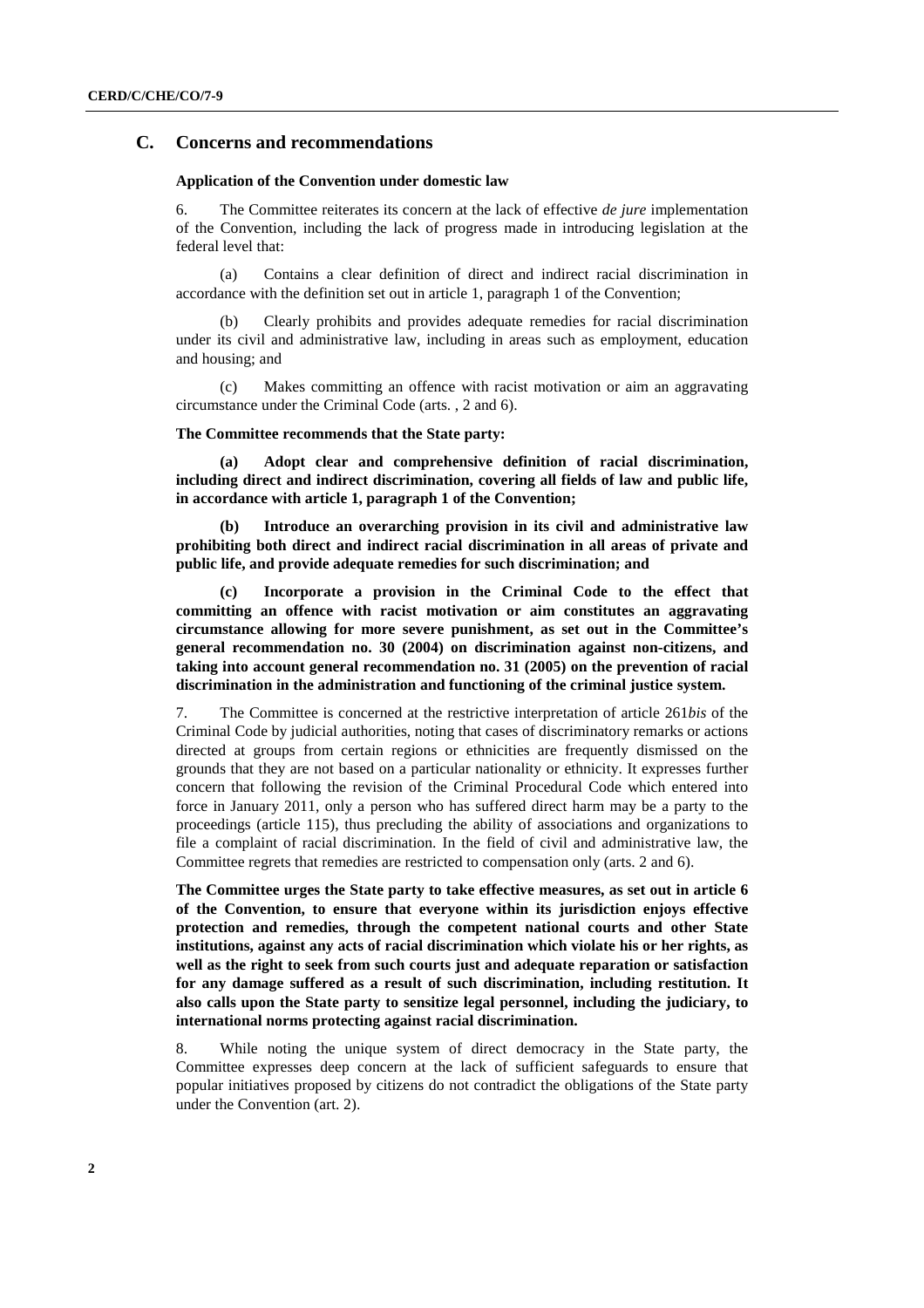**The Committee urges the State party to intensify its efforts to introduce an effective and independent mechanism to review the compatibility of popular initiatives with the State party's obligations under international human rights law, including the Convention. The Committee also recommends that the State party urgently and systematically strengthen its efforts at all levels to widely publicize and raise awareness among the public about any conflict between a proposed initiative and the State party's international human rights obligations, as well as the ensuing consequences**.

#### **Absence of reliable data on discrimination**

9. Despite allegations of discrimination on the basis of a person's race, colour, descent, or national or ethnic origin in various fields of public and private life, particularly in access to housing, access to the labour market, and treatment at work and school, the Committee expresses concern at the absence of reliable and comprehensive data on such incidents, including court cases. Moreover, while noting that the DoSyRa documentation and monitoring system has been established in 2008 to record cases of racism registered by the counselling services affiliated to the Counselling Network for Victims of Racism and that the Federal Commission against Racism is mandated to collect statistics of cases under article 261*bis* of the Criminal Code, the Committee is concerned that there is no nationwide established reporting practice (arts. 2 and 6).

**The Committee recommends that the State party establish an effective data collection system, using various indicators of ethnic diversity on the basis of anonymity and selfidentification of persons and groups, to provide an adequate empirical basis for policies to enhance the equal enjoyment by all of the rights enshrined in the Convention and facilitate the monitoring thereof, as set out in the Committee's revised reporting guidelines (CERD/C/2007/1, paras. 10 and 12), bearing in mind the Committee's general recommendation no. 24 (1999) on reporting of persons belonging to different races, national/ethnic groups, or indigenous peoples. The Committee also urges the State party to ensure that everyone within its jurisdiction enjoys the right to effective protection and remedies against discrimination in all areas of public and private life, including in access to housing, access to the labour market, and treatment at work and school, with adequate reparation or satisfaction for any damage suffered as a result of such discrimination, in accordance with article 6 of the Convention.** 

#### **National human rights institution**

10. While welcoming the issuance of a new appointment order by the Federal Council to strengthen the independence of the Federal Commission against Racism (FCR) in May 2013 and the establishment of the Swiss Centre of Expertise in Human Rights in 2010, the Committee reiterates its concern at the lack of a national human rights institution in accordance with the Paris Principles. It also notes that the FCR has been granted "C" status by the International Coordinating Committee of National Institutions for the Promotion and Protection of Human Rights (art. 2).

**The Committee reiterates its previous recommendation that the State party consider establishing a national human rights institution in accordance with the Paris Principles (Annex to General Assembly resolution 48/134), taking into account the Committee's general recommendation no. 17 (1993) on the establishment of national institutions to facilitate implementation of the Convention. It also recommends that the Federal Commission against Racism be provided with adequate funding and resources to effectively and independently carry out its mandate to combat racial discrimination**.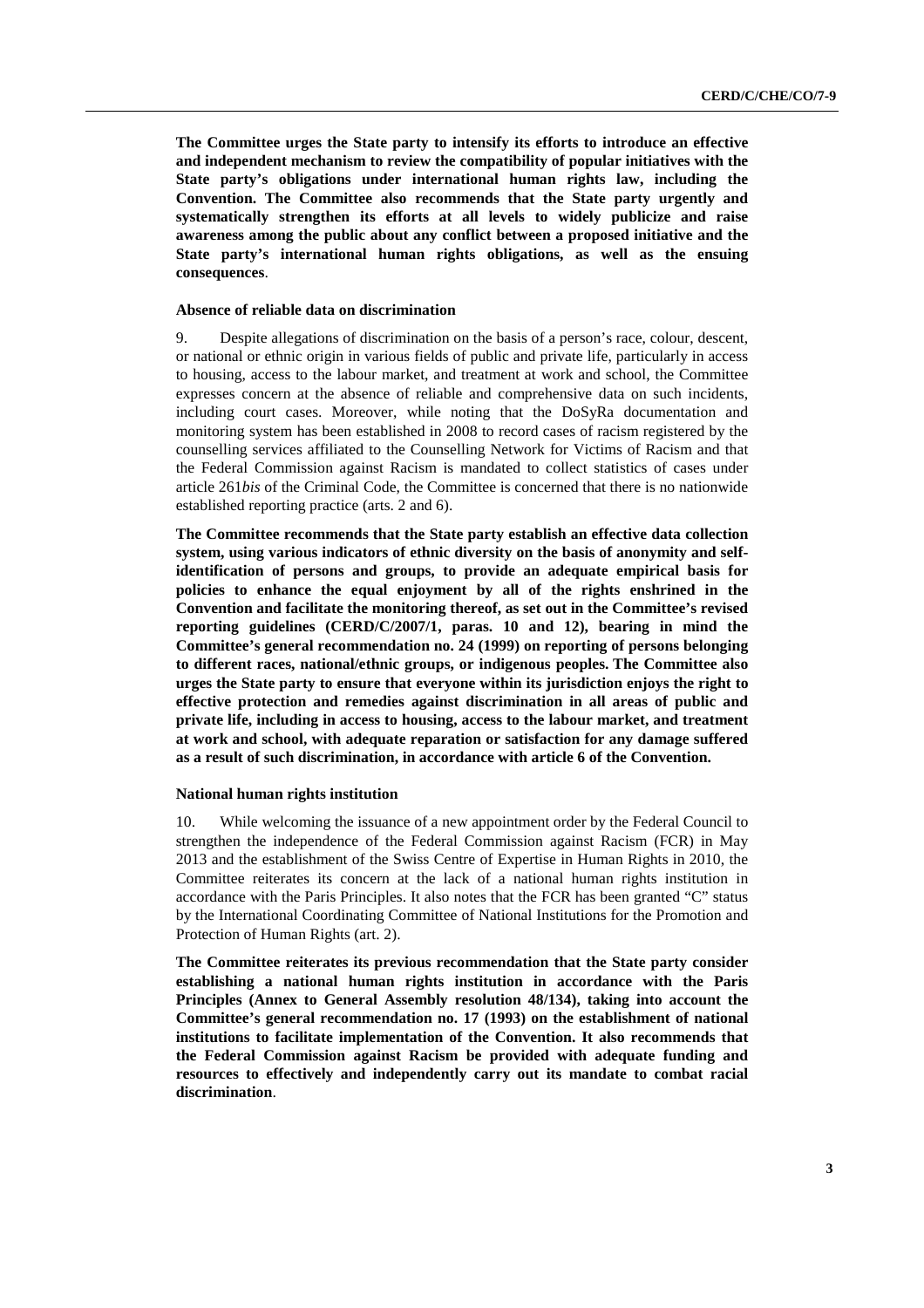#### **Reservations**

11. The Committee reiterates its concern at the maintenance of reservations to article 2 of the Convention regarding the right of the State party to apply its legal provisions concerning the admission of foreigners to the Swiss market, and to article 4 concerning the right of the State party to take necessary legislative measures taking due account of freedom of opinion and freedom of association (arts. 2 and 4).

**The Committee reiterates its previous recommendation that the State party consider withdrawing the reservations to articles 2, paragraph 1(a) and 4 of the Convention. Should the State party decide to maintain the reservations, the Committee requests that the State party provide, in its next periodic report, detailed information as to why such reservations are necessary, the nature and scope of the reservations, their precise effects in terms of national law and policy, and any plans to limit or withdraw the reservations within a specified time frame.** 

#### **Racism and xenophobia in politics and media**

The Committee is deeply concerned at racist stereotypes promoted by members of right-wing populist parties and sections of the media, in particular against people from Africa and South-eastern Europe, Muslims, Travellers/Yenish, Roma, asylum-seekers and immigrants. It is also concerned at displays of political posters with racist and/or xenophobic content, and of racist symbols and behaviour, and the lack of prosecution in such cases. The Committee is further concerned at the xenophobic tone of popular initiatives targeting non-citizens, such as the "initiative against the construction of minarets" adopted in November 2009, the "initiative on the expulsion of foreign criminals" adopted in November 2010, and the "initiative against mass immigration" adopted in February 2014. The Committee notes that such initiatives have led to a sense of unease among the affected communities and in Swiss society generally (arts. 2, 4 and 6).

#### **The Committee recommends that the State party:**

**(a) Undertake extensive and systematic awareness raising activities at all levels in the public and political spheres to combat stigmatization, generalizations, stereotyping and prejudice against non-citizens with a clear message concerning the abhorrence of racial discrimination, which seeks to degrade the standing of individuals and groups in the estimation of society, taking into account the Committee's general recommendation no. 30 (2004) on discrimination against noncitizens;** 

**(b) Take appropriate measures towards ensuring that media representations of ethnic groups are based on principles of respect, fairness and the avoidance of stereotyping, and that media avoid referring unnecessarily to race, ethnicity, religion and other group characteristics in a manner that may promote intolerance;** 

**(c) Sensitize the legal personnel, including the judiciary, to international norms protecting freedom of opinion and expression and norms protecting against racist hate speech as set out in the Committee's general recommendation no. 35 (2013) on combating racist hate speech;** 

**(d) Take swift measures, in addition to prosecution, to respond to instances of racist remarks or acts, including formal rejection by high-level public officials and condemnation of hateful ideas expressed, as set out in the Committee's general recommendation no. 35 (2013) on combating racist hate speech.**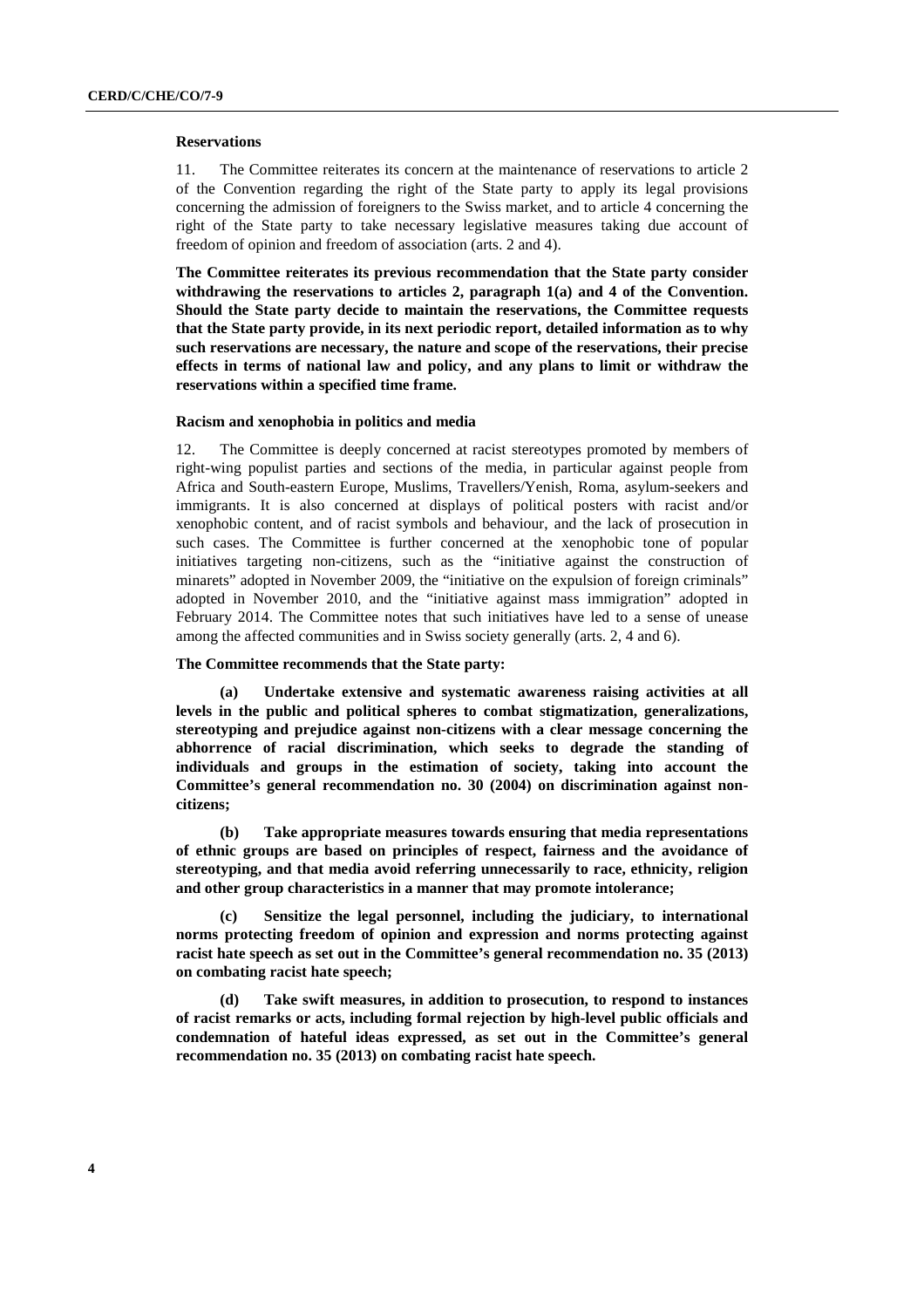#### **Naturalization**

13. While noting that the Swiss Citizenship Act is currently being revised, the Committee expresses concern at initiatives calling for stricter criteria for naturalization, including the popular initiative in Bern adopted in November 2013, which stipulates that recipients of welfare benefits cannot become naturalized citizens. While the Committee is aware that this initiative is currently being reviewed by the Parliamentary Assembly, it is concerned that the general political climate in the State party may lead to a more discriminatory system of naturalization (arts. 1 and 5).

**The Committee recommends that the State party ensure that any revision to the Swiss Citizenship Act does not have a disproportionate and discriminatory impact on certain groups. It also reiterates its previous recommendation to adopt uniform standards on integration for the naturalization process in conformity with the Convention, and to take all effective and adequate measures to ensure that naturalization applications are not rejected on discriminatory grounds throughout the territory of the State party, including by establishing an independent and uniform appeals procedure in all cantons.** 

#### **Racial profiling and excessive use of force**

14. The Committee reiterates its previous concern at the use of racial profiling by law enforcement officials and at the lack of related statistics. It is also concerned at reports of excessive use of force during police checks, harassment by the police of Roma and people of African origin, and the lack of an independent mechanism throughout the State party to receive and investigate complaints of mistreatment by the police (arts. 2 and 5).

**Recalling its general recommendation no. 31 (2005) on the prevention of racial discrimination in the administration and functioning of the criminal justice system, the Committee calls upon the State party to take effective measures to ensure that individuals are not targeted for identity checks, searches and other police operations on the grounds of race or ethnicity, and to take appropriate legal measures against law enforcement officials for unlawful conduct based on racially discriminatory grounds. It also recommends that the State party establish an independent mechanism to receive and investigate complaints concerning misconduct by police officials in each canton, and to ensure that human rights training for police officers is conducted in all cantons, in accordance with general recommendation no.13 (1993) on the training of law enforcement officials in the protection of human rights.** 

#### **National minorities**

15. While welcoming the efforts made by the State party to guarantee the rights of national minorities, the Committee remains concerned that Traveller communities and the Yenish, Manush, Sinti and Roma continue to face obstacles in accessing education and preserving their language and lifestyle. The Committee expresses concern that they may face indirect discrimination as a result of seemingly neutral laws and policies, particularly with regard to land-use planning and police regulations on building and trading activity. It also notes that these communities are frequently subjected to generalizations and stereotypes in the media, which can lead to stigmatization (art. 5).

**The Committee recommends that the State party strengthen its efforts to promote and protect the rights of national minorities, particularly with regard to access to education and preservation of their language and lifestyle. It calls upon the State party to ensure that laws and policies which may be seemingly neutral do not have any discriminatory impact on the rights of members of national minorities. The Committee also encourages the State party to raise awareness among the public about**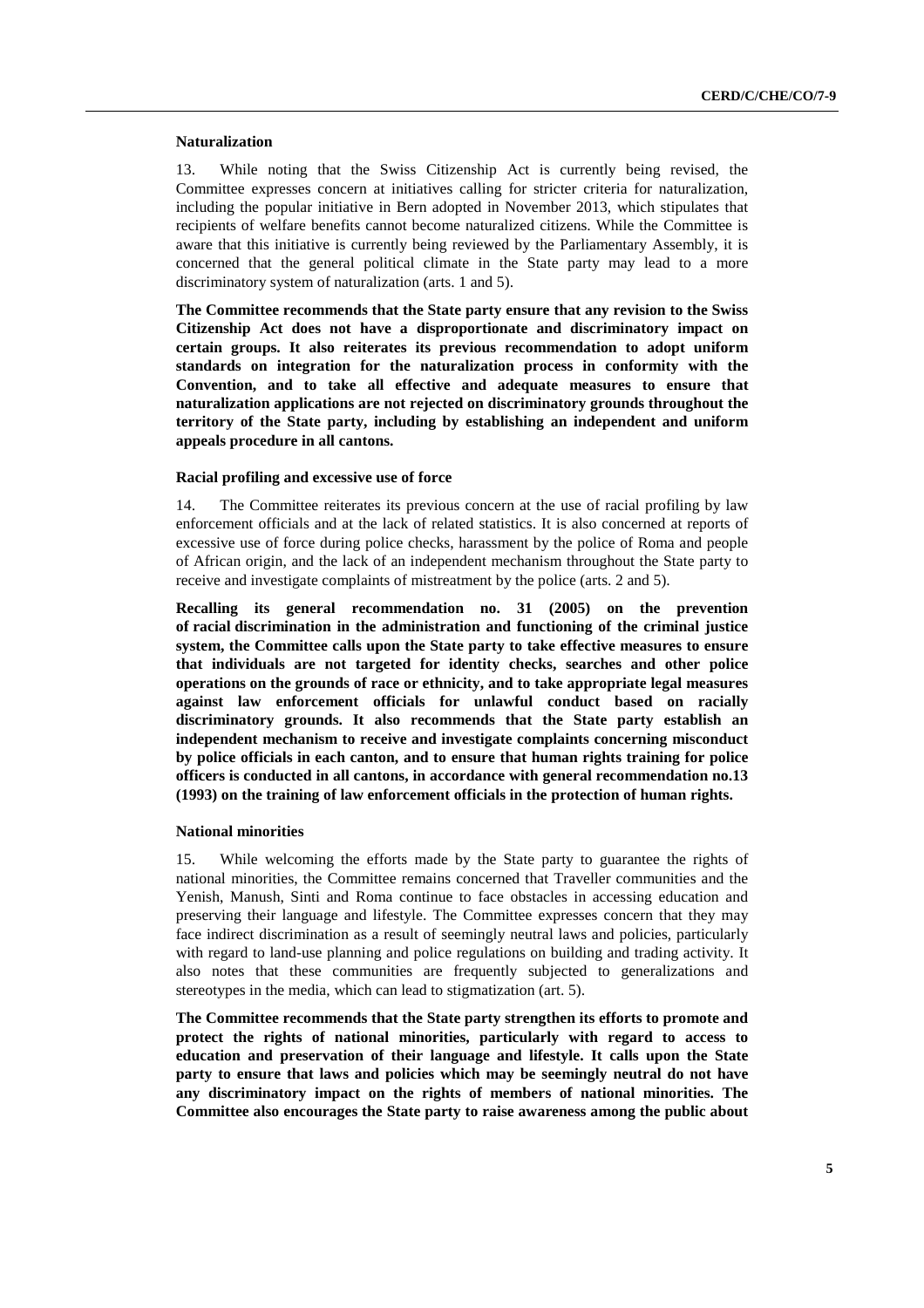# **the history and characteristics of different national minorities and to take appropriate and effective measures to avoid generalizations and stereotypes in the media.**

## **Persons granted temporary admission ("F" permit)**

16. While welcoming the humanitarian basis of the provisional admission status granted to persons who have fled conflict and generalized violence and cannot return to their home countries ("F" permit), the Committee expresses deep concern at the undue hardship faced by persons who are granted such status if they remain in the State party for a long period of time. It notes with concern that this status is not linked with a residence permit, and imposes restrictions on "F" permit holders in most areas of their life, which could give rise to *de facto* discrimination against such vulnerable non-citizens, including: (a) restrictions to freedom of movement, including from one canton to another within the State party as well as travel abroad; (b) *de facto* lack of access to employment due, inter alia, to perceived uncertainty of the provisional admission status; (c) lengthy waiting period of three years or more for family reunification, which also require an adequate level of income and suitable place of accommodation; and (d) limited access to educational and training opportunities as well as to healthcare (art. 5).

**The Committee urges the State party to eliminate any indirect discrimination and undue obstacles for persons granted provisional admission status to enjoy their basic human rights. In this regard, the Committee reminds the State party that differential treatment based on citizenship or immigration status will constitute discrimination if the criteria for differentiation, judged in the light of the objectives and purposes of the Convention, are not applied pursuant to a legitimate aim, and are not proportional to the achievement of this aim, as set out in the Committee's general recommendation no. 30 (2004) on discrimination against non-citizens. The Committee recommends that the State party eliminate disproportionate restrictions to the rights of provisionally admitted persons, in particular those who have been in the State party for a long period of time, by enabling them to move freely within the State party and facilitating the process of family unification and access to employment, educational opportunities, and healthcare.** 

### **Non-citizens**

17. The Committee remains concerned at the situation of asylum seekers and refugees, who are accommodated in remote reception centres with limited access to employment and training opportunities, and whose rights are at continuous risk of being further eroded. It expresses particular concern at the restriction of freedom of movement of asylum seekers in some public spaces in some municipalities. The Committee is also concerned about the situation of migrants and undocumented persons, in particular women, who are more vulnerable to poverty and violence and are at risk of multiple forms of discrimination in areas such as access to housing and employment. While welcoming the revision of the Federal Act on Foreign Nationals in July 2013, which provides for the right of victims of marital violence to remain in Switzerland, the Committee expresses concern that the level of violence must reach a certain threshold of severity for the benefits of this Act to apply (arts. 2 and 5).

**The Committee calls upon the State party to take effective measures to eliminate discrimination against non-citizens, in particular migrants, undocumented persons, asylum seekers and refugees, and to ensure that any restriction to their rights is based on a legitimate aim and is proportionate to the achievement of the aim, in accordance with the Committee's general recommendation no. 30 (2004) on discrimination against non-citizens. It also urges the State party to address particular risks and vulnerability faced by women belonging to these groups, and to ensure that victims of**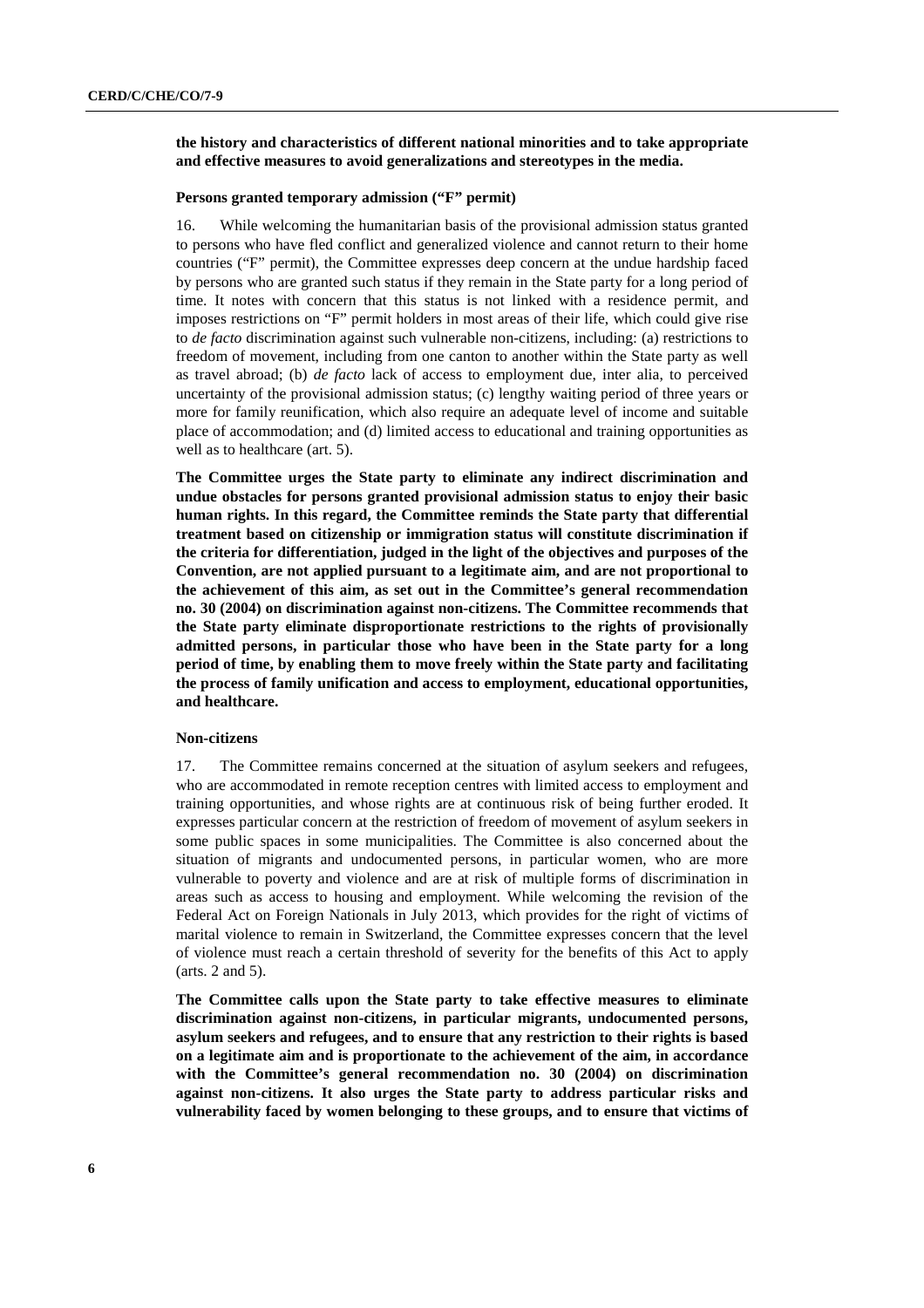**marital violence can remain in the State party without undue procedural obstacles. In this regard, the Committee draws the attention of the State party to its general recommendation no. 25 (2000) on gender related dimensions of racial discrimination.** 

#### **Education and training on combating racial discrimination**

18. While noting various measures taken by the State party to promote integration of foreigners and ethnic and religious communities in the State party, the Committee expresses concern at the absence of campaigns directed at the public to combat racial discrimination throughout the State party. It also reiterates its concern at the lack of a National Action Plan to combat racial discrimination as set out in the Durban Declaration and Programme of Action (arts. 2 and 7).

**The Committee reminds the State party that integration is a two-way process involving both majority and minority communities, and recommends that the State party adopt additional measures targeting the majority community to combat racial discrimination. In this regard, the Committee reiterates its previous recommendation that the State party adopt a National Action Plan to combat racial discrimination, and carry out information campaigns to raise awareness among the public on the manifestations and harms of racial discrimination. It also encourages the State party to ensure that school curricula, textbooks and teaching materials be informed by and address human rights themes and seek to promote mutual respect and tolerance among nations and racial and ethnic groups.** 

# **D. Other recommendations**

### **Ratification of other treaties**

19. Bearing in mind the indivisibility of all human rights, the Committee encourages the State party to consider ratifying international human rights treaties which it has not yet ratified, in particular treaties with provisions that have a direct relevance to communities that may be the subject of racial discrimination, such as the International Convention on the Protection of the Rights of All Migrant Workers and Members of Their Families, ILO Convention No.189 concerning decent work for domestic workers, 1961 Convention on the Reduction of Statelessness, and UNESCO Convention against Discrimination in Education.

#### **Amendment to article 8 of the Convention**

20. The Committee recommends that the State party ratify the amendments to article 8, paragraph 6, of the Convention, adopted on 15 January 1992 at the fourteenth meeting of States parties to the Convention and endorsed by the General Assembly in its resolution 47/111 of 16 December 1992. In this connection, the Committee cites General Assembly resolutions 61/148, 63/243 and 65/200, in which the Assembly strongly urges States parties to accelerate their domestic ratification procedures with regard to the amendment to the Convention concerning the financing of the Committee and to notify the Secretary-General expeditiously in writing of their agreement to the amendment.

## **Consultations with organizations of civil society**

21. The Committee recommends that the State party continue consulting and expanding its dialogue with organizations of civil society working in the area of human rights protection, in particular in combating racial discrimination, in connection with the preparation of the next periodic report and the follow-up to these concluding observations.